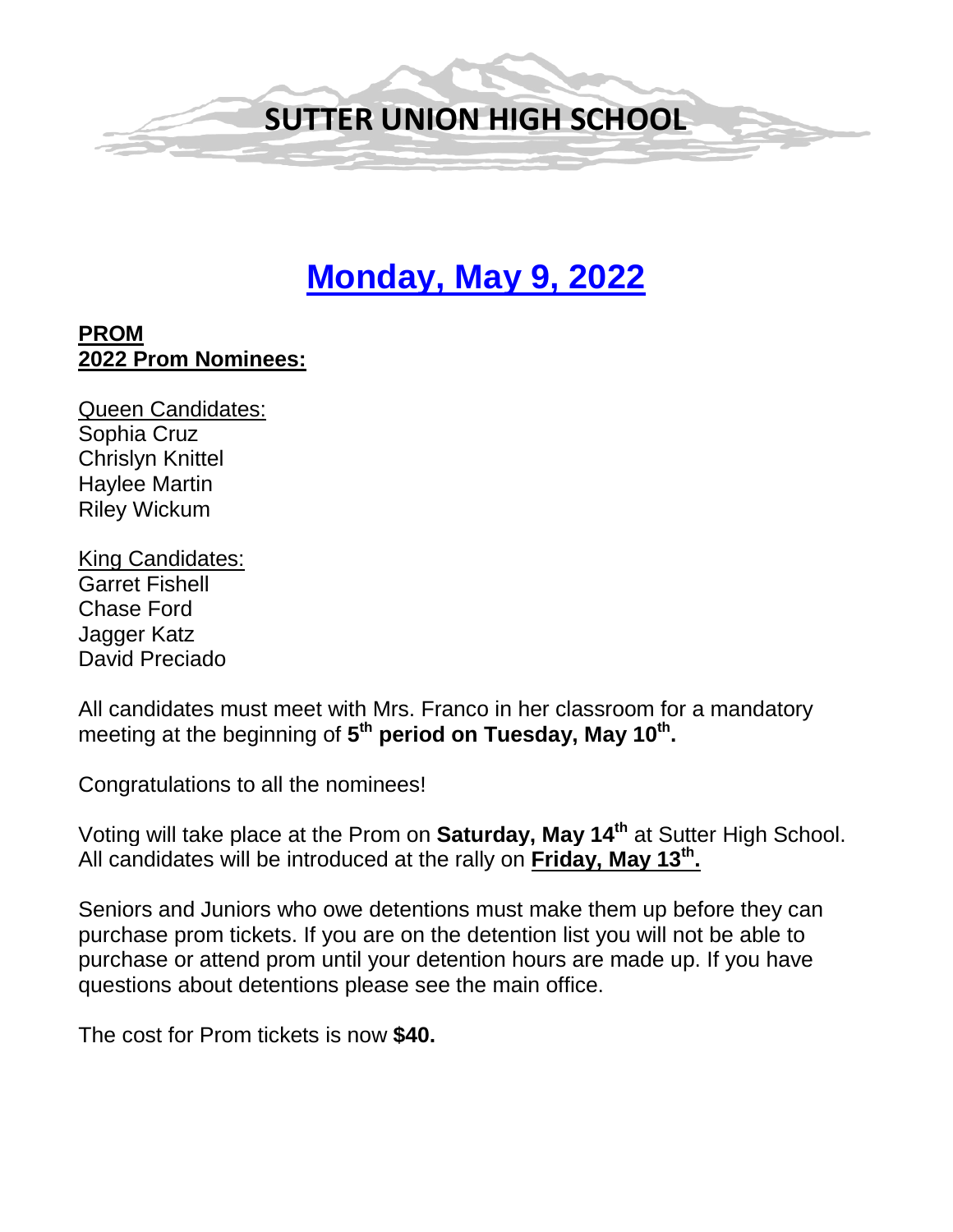

#### **SPORTS PHYSICALS**

Sports physicals will be held on **Wednesday, May 11th at 6:00 p.m. in the South Gym.** 

#### **SPIRIT WEEK**

Our Spirit Week begins this week **May 9-13** with our Spring Rally and Roundup on **Friday, May13th** on the football field. There will be food truck vendors for lunch purchases, booths, games and prizes!

# **SPIRIT DAYS (May**  $9^{th}$  **– May 13<sup>th</sup>)**

**TODAY is:** Soccer Moms vs. BBQ Dads **Tuesday-** Tie Dye Tuesday **Wednesday-** Anything but a Backpack Day **Thursday-** Throwback Thursday **Friday-** Hawaiian Day

A reminder that all Spirit Apparel MUST be school dress-code appropriate!

#### **POSITIVE AFFIRMATION BOOTH**

The Sutter High School Prep Team (Peer Resource Engagement Program) presents the Positive Affirmation Booth on **Wednesday, May 11th at lunchtime in the cafeteria.** Students will be able to come and create Positive Affirmation Posters for Mental Health Awareness Month. You will receive a treat and be entered into a hydro flask raffle.

#### **YUBA COLLEGE**

Yuba College will be hosting an Open House on **Saturday, May 14th from 10:00 a.m. – 2:00 p.m. at the Marysville Campus.** The event is open to the public. Join us as we welcome prospective students, current students, and the community to campus. Learn more about Yuba College, explore programs, resources, and learn how to get free tuition! There will be prizes, free food and games.

#### **YEARBOOKS**

Don't forget to purchase your yearbook! They can be purchased at the ASB window for \$81. See Mr. Danna if you have any questions.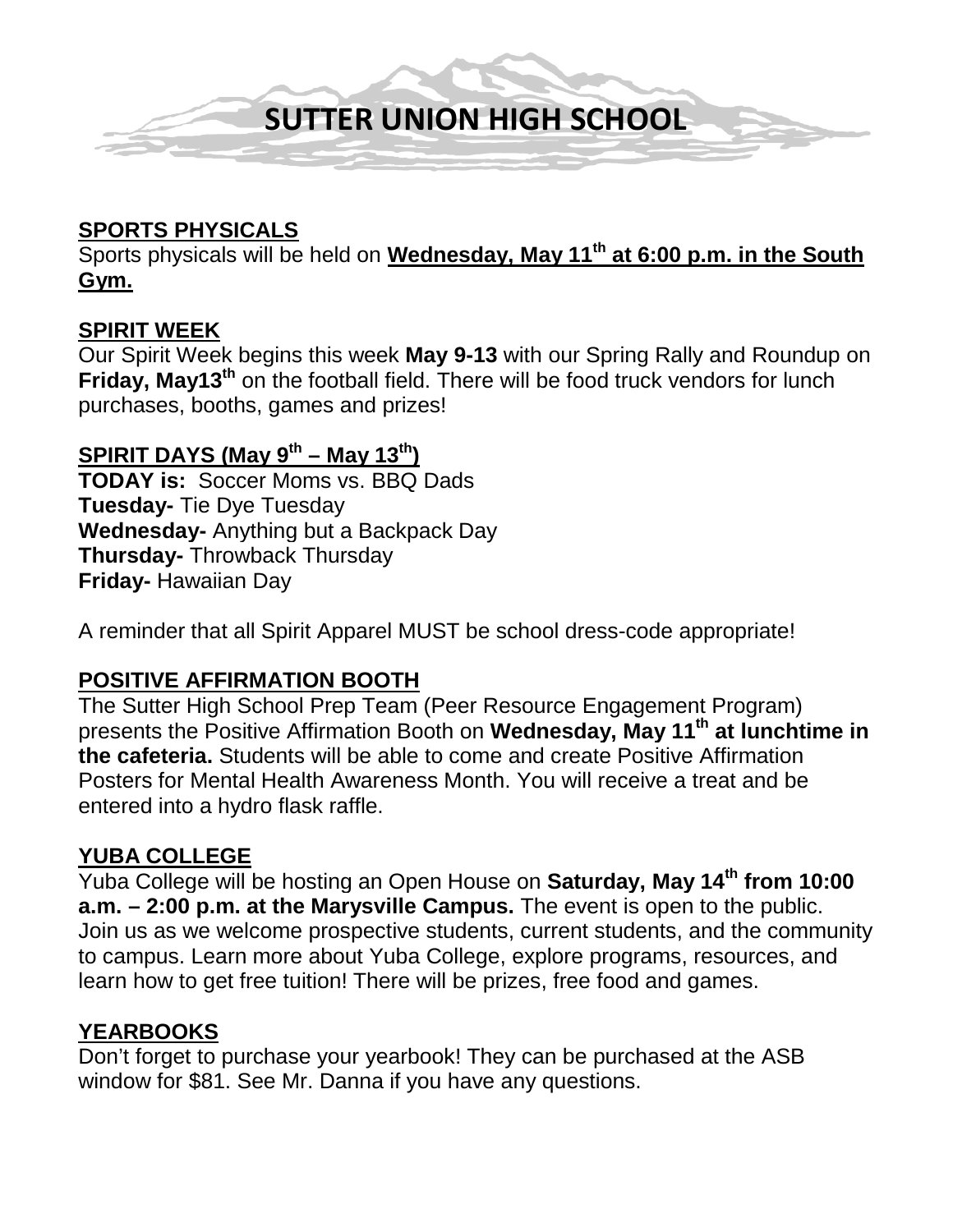**SUTTER UNION HIGH SCHOOL**

# **YUBA COUNTY SHERIFF'S DEPARTMENT**

Any students that are interested in applying for the Yuba County Sheriff's Department check in with the counseling department. All interested applicants must meet these minimum qualifications:

- Must be 16-21 years old at the time of application
- Cadets must possess a high school diploma, or GED equivalent, or be currently enrolled in high school. Cades currently enrolled in high school or college must maintain a minimum 2.0 GPA.
- Cadets must be in good physical condition
- Cadets must conform to the high ethical standards of the law enforcement profession. Cadets may not have a prior felony conviction
- Cadets must donate a minimum of 16 hours each month. They are expected to attend monthly meetings and training.

#### **POWDER PUFF**

**Games will be played on Wednesday, May 18th and practices will take place on Monday and Tuesday May 16th and 17th at 5:30 pm.** The cost for jerseys is \$25 per person. Pay at the ASB window and bring your receipt to Mrs. Franco's room (E23) when you sign up to play or coach.

## **CLASS FEES**

The fines list is now out. Fines can be paid before school, break, lunch and after school. Fines cannot be paid during class time.

# **SENIORS**

## **YUBA COLLEGE:**

High school students who wish to take classes through Yuba College in the **Summer/Fall of 2022** need to complete and submit a Summer or Fall 2022 online application; this step is mandatory.

Students will then complete and sign a High School Recommendation Form that needs to be emailed (from the student's COLLEGE EMAIL ACCOUNT) to YCAdmissions@yccd.edu for processing. Forms turned in between **April 18th and May 19th by 5:00 pm** will get pre-coded to be able to register starting